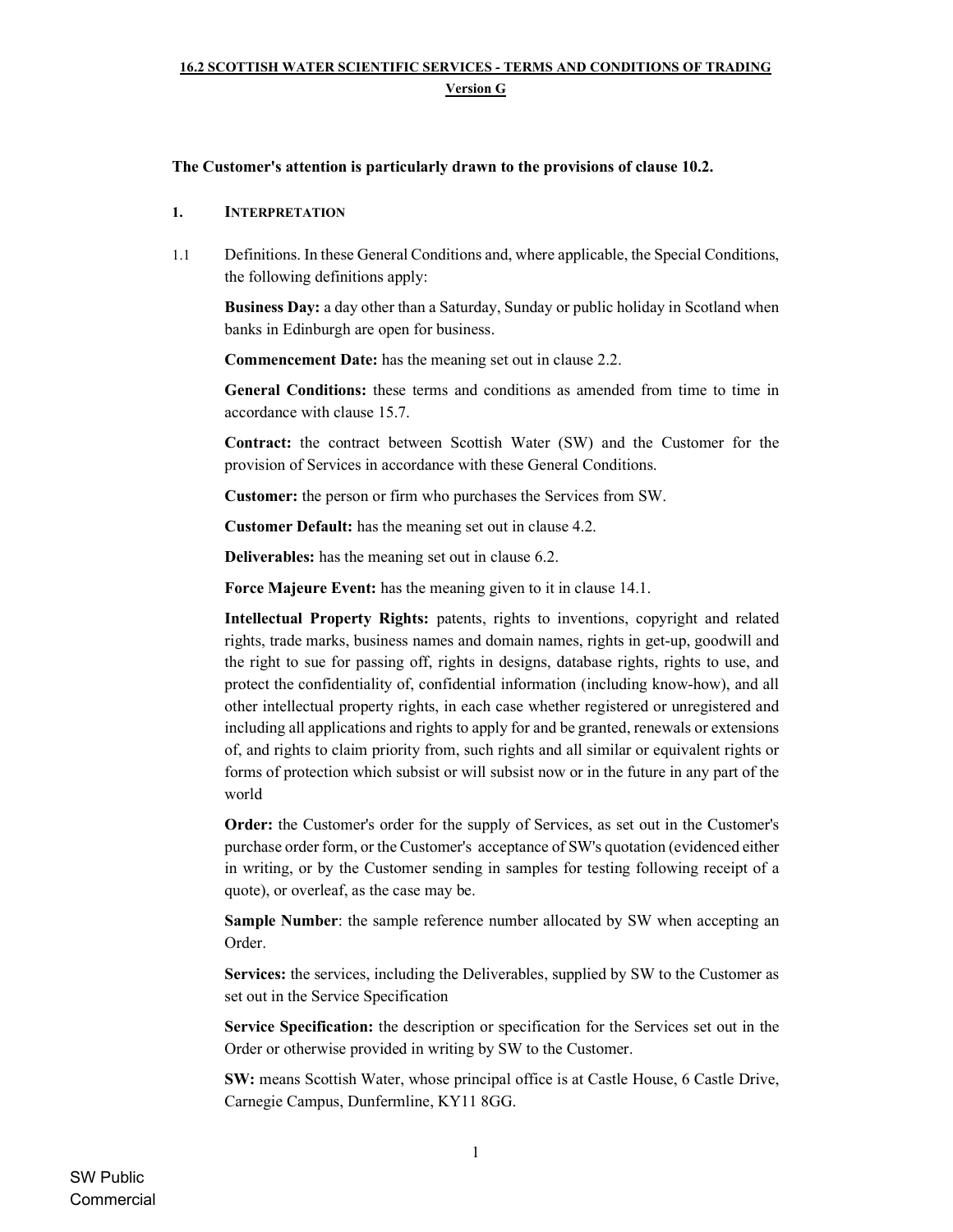SW Materials: has the meaning set out in clause 4.1(h).

- 1.2 Construction. In these General Conditions, the following rules apply:
	- (a) a person includes a natural person, corporate or unincorporated body (whether or not having separate legal personality);
	- (b) a reference to a party includes its personal representatives, successors or permitted assigns;
	- (c) a reference to a statute or statutory provision is a reference to such statute or statutory provision as amended or re-enacted. A reference to a statute or statutory provision includes any subordinate legislation made under that statute or statutory provision, as amended or re-enacted;
	- (d) any phrase introduced by the terms including, include, in particular or any similar expression shall be construed as illustrative and shall not limit the sense of the words preceding those terms; and
	- (e) a reference to writing or written includes faxes and e-mails.

### 2. BASIS OF CONTRACT

- 2.1 The Order constitutes an offer by the Customer to purchase Services in accordance with these General Conditions. The Customer is responsible for ensuring that the Order is complete and accurate.
- 2.2 The Order shall only be deemed to be accepted when SW issues a Sample Number or written acceptance of the Order at which point and on which date the Contract shall come into existence (Commencement Date).
- 2.3 The Order, if accepted by SW, shall be deemed to be an individual legally binding agreement between SW and the Customer to purchase the Services on the terms of the Contract.
- 2.4 The Contract constitutes the entire agreement between the parties. The Customer acknowledges that it has not relied on any statement, promise, representation, assurance or warranty made or given by or on behalf of SW which is not set out in the Contract.
- 2.5 Any samples, drawings, descriptive matter or advertising issued by SW and any illustrations or descriptions of the Services contained in SW's catalogues, brochures or website are issued or published for the sole purpose of giving an approximate idea of the Services described in them. They shall not form part of the Contract or have any contractual force.
- 2.6 These General Conditions apply to the Contract to the exclusion of any other terms that the Customer seeks to impose or incorporate, or which are implied by trade, custom, practice or course of dealing.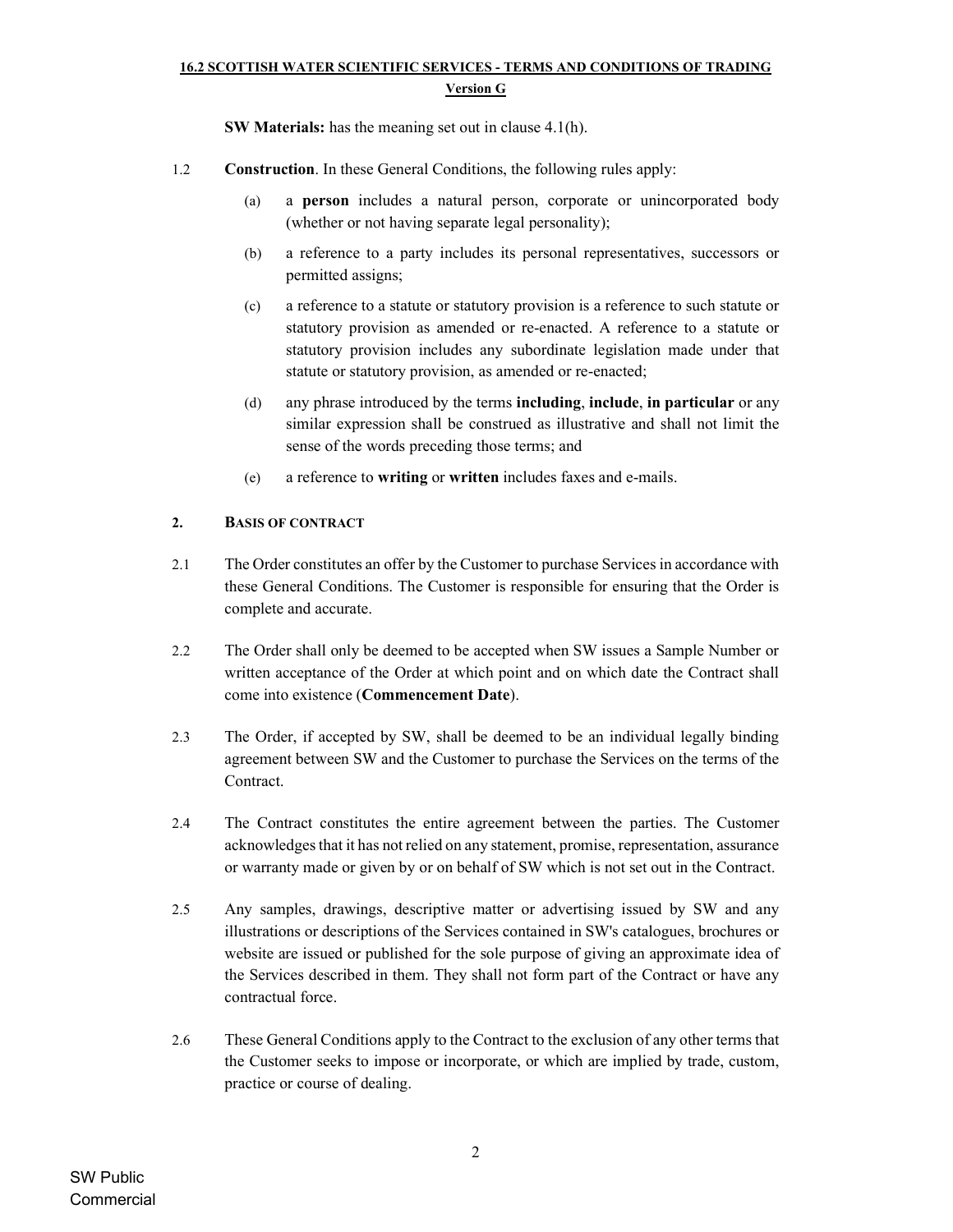- 2.7 These General Conditions shall be deemed, where appropriate to the Services, to incorporate the relevant Special Conditions attached. Where there is a conflict between the Special Conditions and these General Conditions, the Special Conditions shall prevail.
- 2.8 Any quotation given by SW shall not constitute an offer, and is only valid for the period specified in the quotation.

## 3. PROVISION OF SERVICES

- 3.1 SW shall provide the Services to the Customer in accordance with the Service Specification in all material respects. All specifications, descriptions, analysis, reports and catalogues relating to any of the Services are approximate only and SW shall not be liable for their accuracy.
- 3.2 SW shall use all reasonable endeavours to meet any performance dates for the Services specified in the Order, but any such dates shall be estimates only and time shall not be of the essence for the performance of the Services. SW will not be liable whatsoever for any loss or damage resulting from any delay in performance of the Services, howsoever caused.
- 3.3 SW shall have the right to make any changes to the Services which are necessary to comply with any applicable law or safety requirement, or which do not materially affect the nature or quality of the Services, and SW shall notify the Customer in any such event.

### 4. CUSTOMER'S OBLIGATIONS

- 4.1 The Customer shall:
	- (a) ensure that the terms of the Order and (if submitted by the Customer) the Services Specification are complete and accurate;
	- (b) co-operate with SW in all matters relating to the Services;
	- (c) provide SW, its employees, agents, consultants and subcontractors, with access to the Customer's premises, office accommodation and other facilities as reasonably required by SW to provide the Services;
	- (d) provide SW with such information and materials as SW may reasonably require to provide the Services, and ensure that such information is accurate in all material respects;
	- (e) if applicable, prepare the Customer's premises for the supply of the Services and notify SW of any health and safety hazards which may exist or arise at the Customer's Premises or which may arise in connection with the performance of the Services and which may affect SW's employees and/or sub-contractors or any persons engaged by SW in the performance of the Services at the Customer's Premises. The Customer shall draw these hazards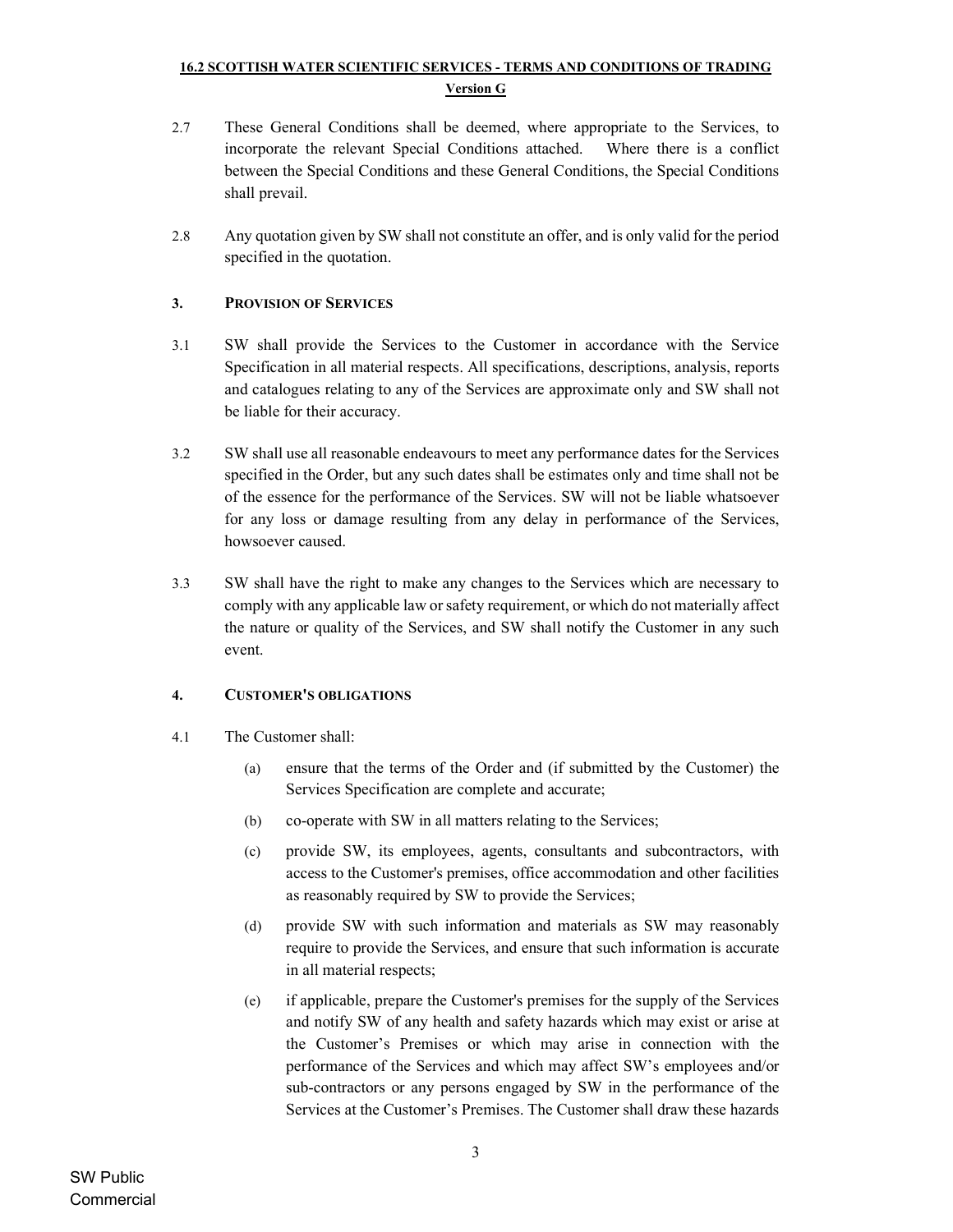to the attention of SW, its employees and sub-contractors or any persons engaged by SW in the performance of the Services at the Customer's Premises and shall instruct such persons in connection with any necessary associated safety measures;

- (f) draw to the attention of SW, its employees and sub-contractors or any persons engaged by SW in the performance of the Services any potentially hazardous substances known or expected to be in samples submitted for analysis;
- (g) obtain and maintain all necessary licences, permissions and consents which may be required for the Services before the date on which the Services are to start;
- (h) keep and maintain all materials, equipment, documents and other property of SW (SW Materials) at the Customer's premises in safe custody at its own risk, maintain SW Materials in good condition until returned to SW, and not dispose of or use SW Materials other than in accordance with SW's written instructions or authorisation.
- 4.2 If SW's performance of any of its obligations in respect of the Services is prevented or delayed by any act or omission by the Customer or failure by the Customer to perform any relevant obligation (Customer Default):
	- (a) SW shall without limiting its other rights or remedies have the right to suspend performance of the Services until the Customer remedies the Customer Default, and to rely on the Customer Default to relieve it from the performance of any of its obligations to the extent the Customer Default prevents or delays SW's performance of any of its obligations;
	- (b) SW shall not be liable for any costs or losses sustained or incurred by the Customer arising directly or indirectly from SW's failure or delay to perform any of its obligations as set out in this clause 4.2; and
	- (c) the Customer shall reimburse SW on written demand for any costs or losses sustained or incurred by SW arising directly or indirectly from the Customer Default.

### 5. CHARGES AND PAYMENT

- 5.1 The price for Services shall be the price set out in the Order or, if no price is quoted, the price set out in SW's Scheme of Charges for laboratory services current at the time of acceptance of an Order.
- 5.2 SW shall be entitled, without prior written notice, to increase the charges stated to take account of:
	- (a) any changes in specification made at the request of the Customer; or
	- (b) any change in any relevant statutory or other binding regulations; or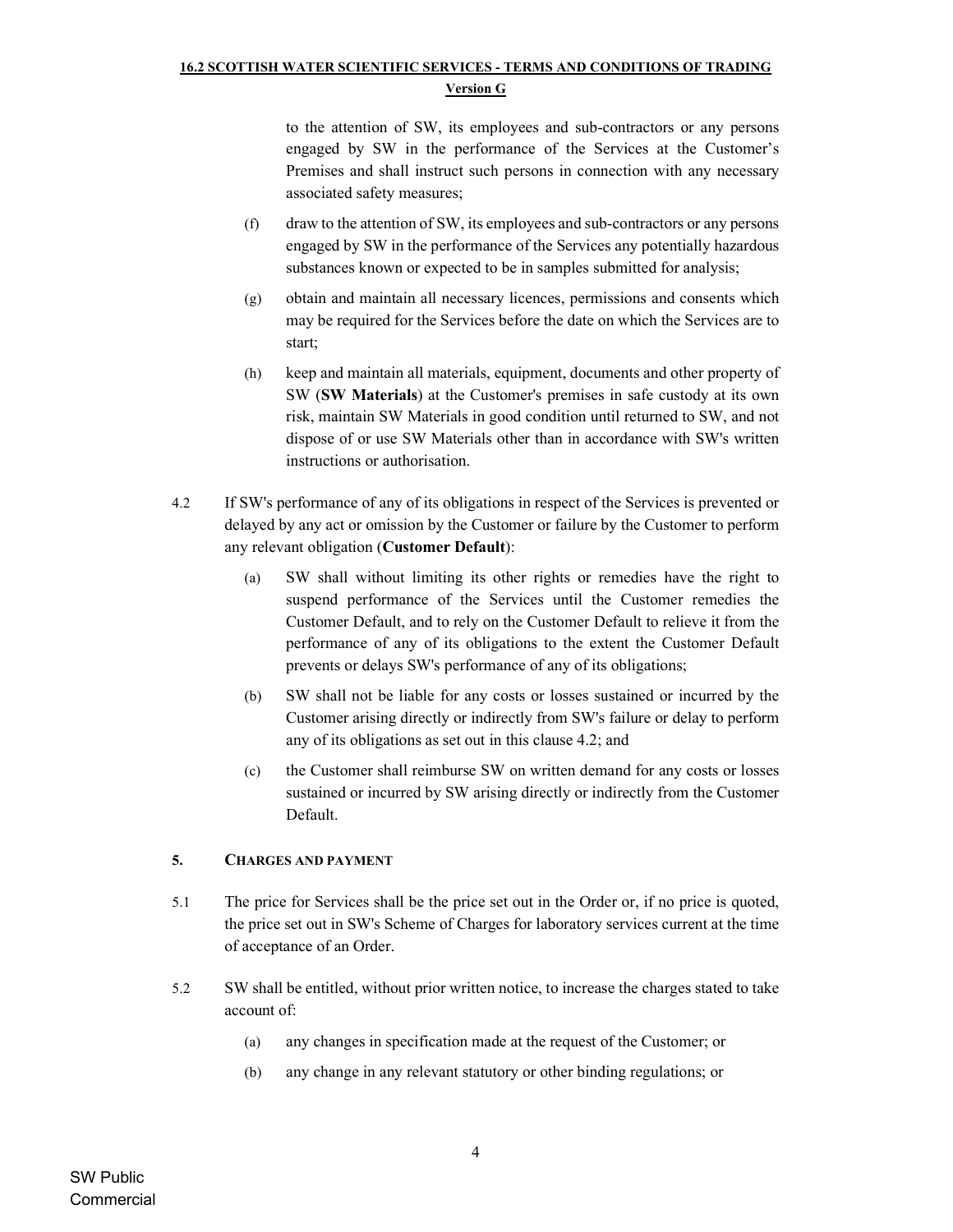(c) if, on analysis of any samples from the Customer, SW deems it reasonably necessary to take steps or precautions beyond its normal operating procedures to safeguard health and safety.

SW will advise the Customer in writing of any such increase in charges and the reason(s) therefor as soon as reasonably practicable.

- 5.3 SW shall invoice the Customer on a monthly basis in arrears, a minimum invoice value of £50 will apply. Any exception to this method of invoicing must be set out in the Order.
- 5.4 The Customer shall pay each invoice submitted by SW:
	- (a) in pounds sterling within 30 days of the date of the invoice; and
	- (b) in full and in cleared funds to a bank account nominated in writing by SW, and

time for payment shall be of the essence of the Contract.

- 5.5 If after the commencement of the provision of any Services, the Customer requests the early termination of the Contract, the Customer shall unless otherwise agreed in writing by SW (acting through a duly authorised manager) be liable to pay to SW by way of liquidated damages, the sum that otherwise would have been payable had the relevant Services been duly completed.
- 5.6 All amounts payable by the Customer under the Contract are exclusive of amounts in respect of value added tax chargeable from time to time (VAT). Where any taxable supply for VAT purposes is made under the Contract by SW to the Customer, the Customer shall, on receipt of a valid VAT invoice from SW, pay to SW such additional amounts in respect of VAT as are chargeable on the supply of the Services at the same time as payment is due for the supply of the Services.
- 5.7 If the Customer fails to make any payment due to SW under the Contract by the due date for payment, then the Customer shall pay interest on the overdue amount at the rate of 4% per annum above The Bank of Scotland's base rate from time to time. Such interest shall accrue on a daily basis from the due date until actual payment of the overdue amount, whether before or after judgment. The Customer shall pay the interest together with the overdue amount.
- 5.8 The Customer shall pay all amounts due under the Contract in full without any set-off, counterclaim, deduction or withholding except as required by law. SW may, without limiting its other rights or remedies, set off any amount owing to it by the Customer against any amount payable by SW to the Customer.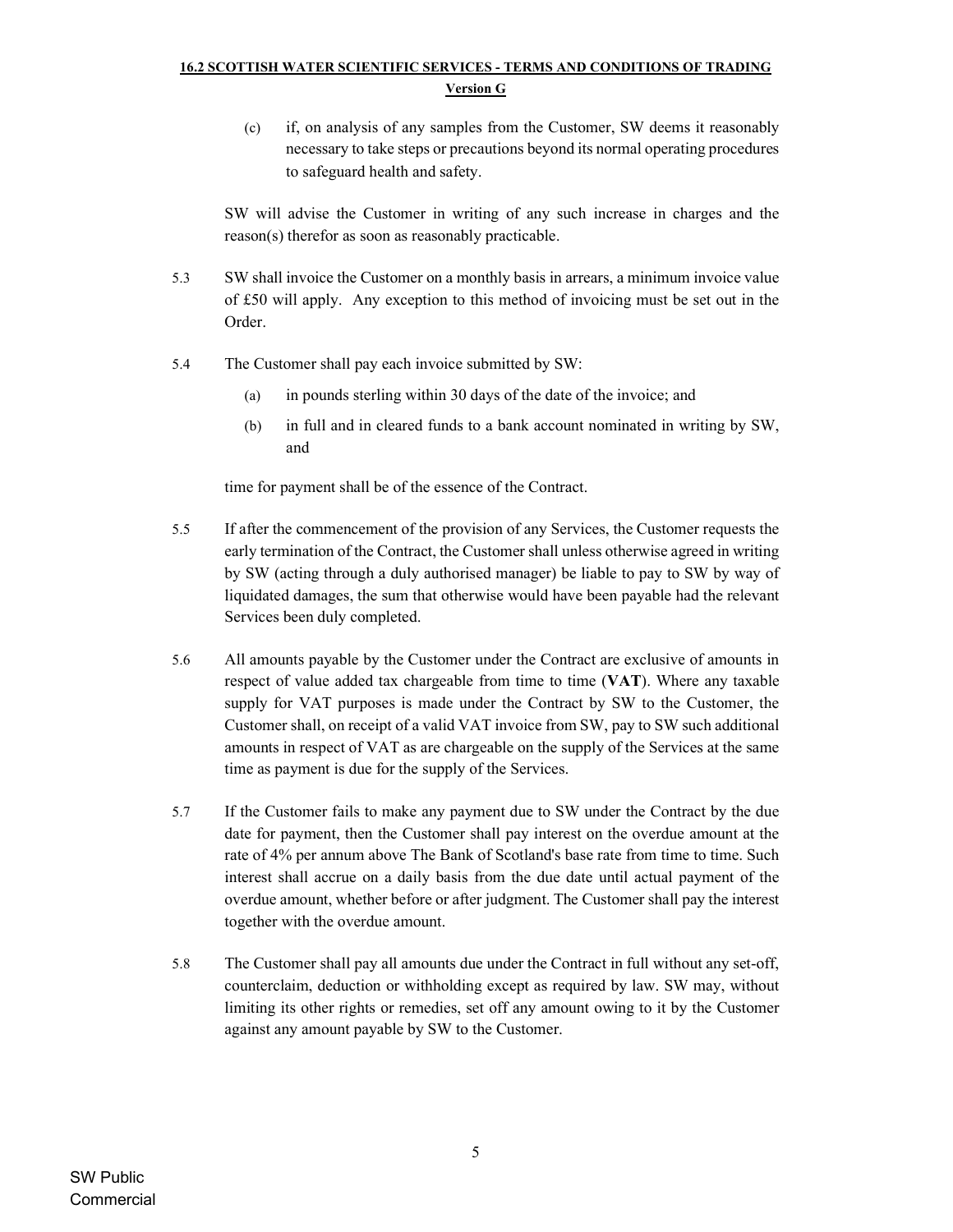#### 6. INTELLECTUAL PROPERTY RIGHTS

- 6.1 All Intellectual Property Rights in the Deliverables and/or arising out of or in connection with the Services shall be owned by SW and shall be treated as confidential, shall not be copied or reproduced or disclosed to any third party without the prior written consent of SW and shall be returned to SW on demand.
- 6.2 The Intellectual Property Rights in all reports, calculations and other documents provided by SW in the performance of or in connection with the Services (the "Deliverables") shall remain vested in SW. The Customer shall have a non-exclusive and non-transferable licence to use such Deliverables in the usual course of its business.
- 6.3 The Customer acknowledges that, in respect of any third party Intellectual Property Rights in the Services, the Customer's use of any such Intellectual Property Rights is conditional on SW obtaining a written licence from the relevant licensor on such terms as will entitle SW to license such rights to the Customer.
- 6.4 All SW Materials are the exclusive property of SW.

### 7. CONFIDENTIALITY

- 7.1 The Contract and the subject matter thereof, any samples or information supplied by the either party (the "Disclosing Party") relating in any way to the Disclosing Party's business, processes, research or property shall be used by the other party for the exclusive purpose of performing the Contract and be treated as and kept confidential by the recipient (the "Receiving Party") who shall not use such for its own benefit or the benefit of any third party or disclose such or any details thereof for any purpose whatsoever (including advertisements, display or publication) without the Disclosing Party's prior consent in writing. Notwithstanding the foregoing, the Receiving Party shall be entitled to make any disclosure required by law, or as a consequence of judicial order, or order by any court or tribunal with the authority to order disclosure or by any regulatory authority, in each case provided that at least five (5) Business Days' notice shall be given to the Disclosing Party before disclosure is made. SW shall be entitled to make any disclosure of any confidential information relating to the Customer and/or the Contract, required by law or as a consequence of judicial order or order by any court or tribunal with the authority to order disclosure or by any regulatory authority.
- 7.2 SW may require to disclose information in compliance with the Freedom of Information (Scotland) Act 2002 or the Environmental Information (Scotland) Regulations 2004, (the decisions of SW in the interpretation thereof shall be final and conclusive in any dispute, difference or question arising in respect of disclosure under its terms), any other law, or, as a consequence of judicial order, or order by any court or tribunal with the authority to order disclosure.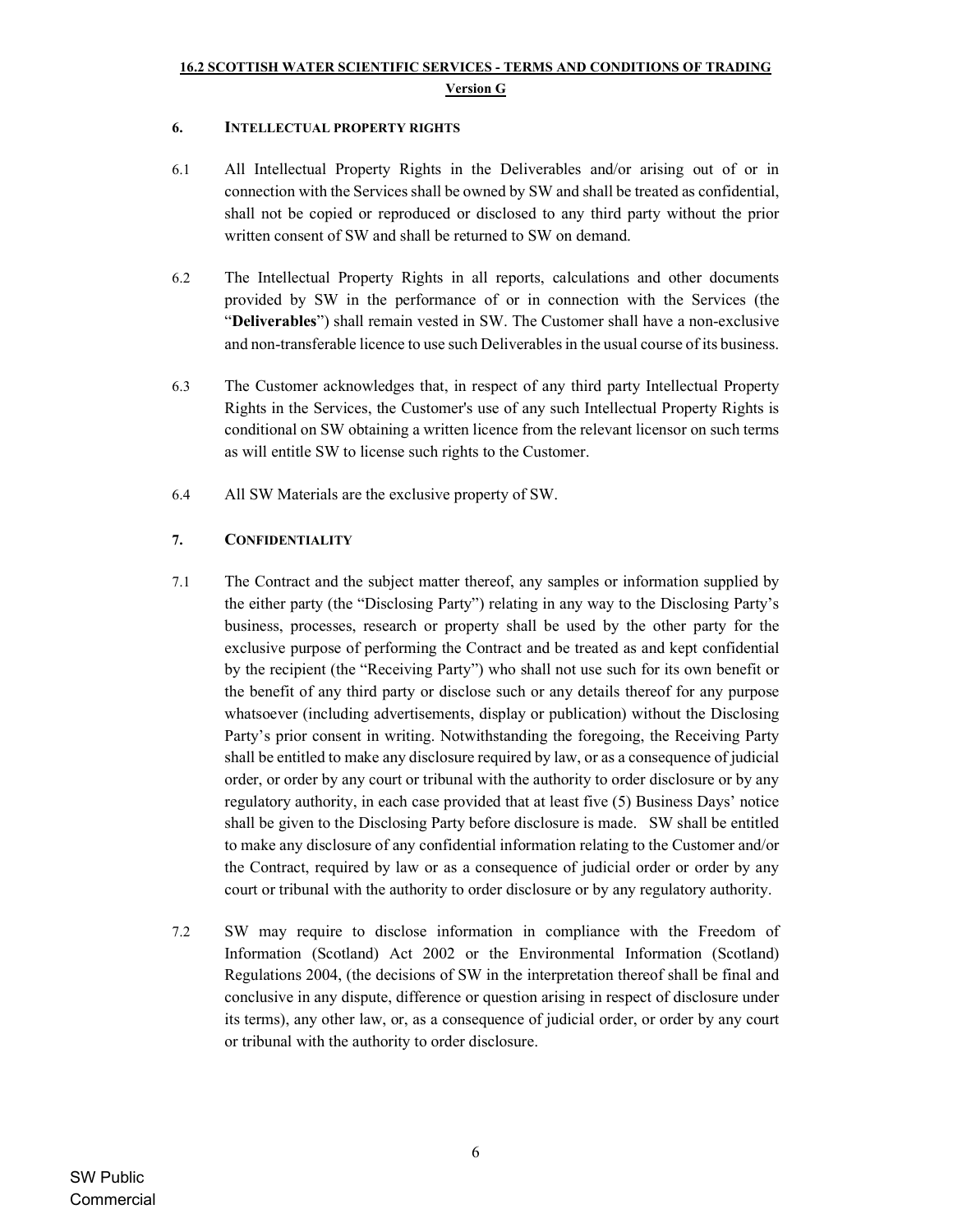- 7.3 When disclosing such information it is recognised and agreed by both parties that SW is unable to impose any restriction upon the information that they provide. Such disclosure shall not be treated as a breach of the Contract.
- 7.4 The Customer acknowledges that SW:
	- (a) is subject to the requirements of the Freedom of Information (Scotland) Act 2002 ("FOISA") and the Environmental Information Regulations (Scotland) 2004 ("EIRS");
	- (b) may be obliged under FOISA or the EIRS to disclose information without consulting with the Customer; and
	- (c) shall be responsible for determining at its absolute discretion if any information held by it is exempt from disclosure in accordance with the provisions of the FOISA or the EIRS and/or is to be disclosed in response to a request for information.

### 8. DATA PROTECTION

8.1 The Customer warrants to SW that it has obtained any necessary consent and provided any necessary notice to individuals whose Personal Data the Customer shares with SW for the purposes of the Contract. SW will act as a Controller and perform the Services in accordance with the applicable UK Data Protection Legislation. SW will process the Personal Data as reasonably required to provide the Services and for the business purposes of the Contract

### 9. DISPUTE RESOLUTION

- 9.1 Subject to clause 9.2, any dispute between the parties to the Contract that is not resolved may be referred in writing by either party to the director of the other party. If upon expiry of fifteen (15) Business Days following the date of the referral letter to a director, the dispute remains unresolved and provided the dispute does not involve a question or interpretation of the law, the dispute may be referred to any form of alternative dispute resolution that the parties to the Contract agree. The procedures and availability of appeal in connection with the chosen alternative dispute resolution shall be agreed by the parties to the Contract.
- 9.2 Either party to the Contract may initiate proceedings in a Sheriff court in Scotland or the Court of Session in Edinburgh (at the sole discretion of the party initiating the court action) in respect of a dispute in order to avoid damage to its business or reputation or to protect or preserve its legal rights or where the parties to the Contract have not considered alternative dispute resolution or where under clause 9.1 the parties cannot agree to a form of alternative dispute resolution
- 9.3 Pending resolution or determination of any matter in dispute, the parties to the Contract agree that the performance of the Agreement shall not be suspended, ceased or delayed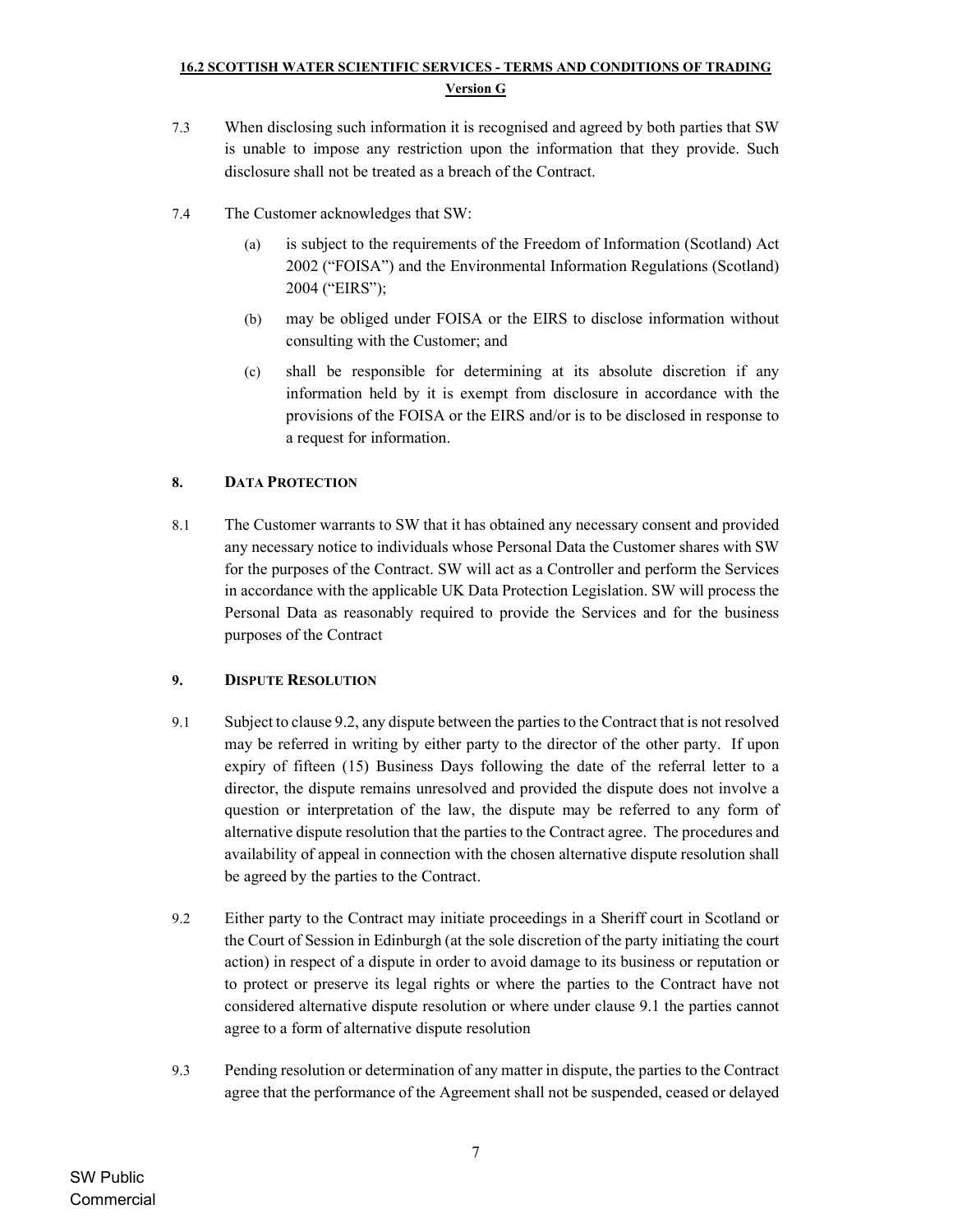and both parties shall comply fully with their obligations under the Contract at all times, unless otherwise agreed by both parties.

## 10. LIMITATION OF LIABILITY: THE CUSTOMER'S ATTENTION IS PARTICULARLY DRAWN TO THIS CLAUSE

- 10.1 Nothing in these General Conditions shall limit or exclude SW's liability for:
	- (a) death or personal injury caused by its negligence, or the negligence of its employees, agents or subcontractors;
	- (b) fraud or fraudulent misrepresentation;
	- (c) breach of the terms implied by section 2 of the Supply of Goods and Services Act 1982 (title and quiet possession);
	- (d) breach of the terms implied by section 12 of the Sale of Goods Act 1979 (title and quiet possession).
- 10.2 Subject to clause 10.1:
	- (a) SW's liability under any warranty is limited, at SW's sole discretion, to either the provision of replacement Services or return of the fees paid by the Customer;
	- (b) In particular, but without limitation, SW shall not be liable for the failure of any of the Services provided to be fit for any particular purpose for which they are required or to comply with any laws, rules or regulations as regards their use and makes no warranty, express or implied, regarding fitness for any purpose;
	- (c) SW shall under no circumstances whatever be liable to the Customer, whether in contract, delict (including negligence), breach of statutory duty, or otherwise, for any loss of profit, or any indirect or consequential loss arising under or in connection with the Contract; and
	- (d) SW's total liability arising under or in connection with the Contract, whether arising in contract, delict (including negligence) or restitution, or for breach of statutory duty or misrepresentation, or otherwise, shall in all circumstances be limited to (i) the price of the Services payable under the Order or (ii) £10,000 whichever is the higher.
- 10.3 The terms implied by sections 13 to 15 of the Sale of Goods Act 1979 and the terms implied by sections 3 to 5 of the Supply of Goods and Services Act 1982 are, to the fullest extent permitted by law, excluded from the Contract.
- 10.4 This clause 10 shall survive termination of the Contract.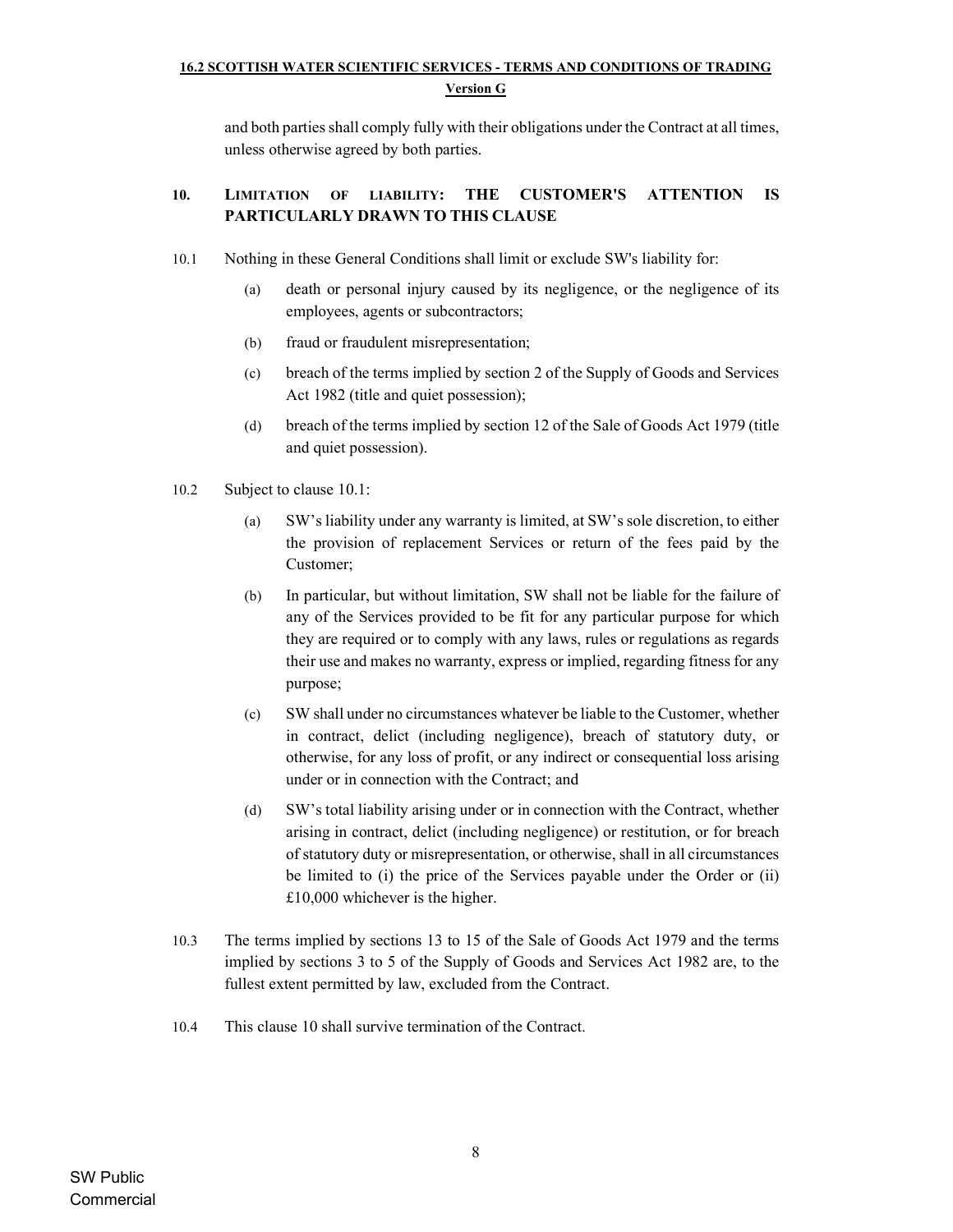### 11. INDEMNITY

11.1 The Customer shall indemnify SW against any claim whatsoever by any third party arising out of the provision by SW of the Services to the Customer.

### 12. TERMINATION

- 12.1 The parties shall be entitled to terminate or suspend the Contract in whole or in part by giving one month's written notice to the other party.
- 12.2 Without limiting its other rights or remedies, either party may terminate the Contract with immediate effect by giving written notice to the other party if the other party commits a material breach of any term of the Contract and (if such a breach is remediable) fails to remedy that breach within 21 days of that party being notified in writing to do so;
- 12.3 Termination or expiry of the Contract (howsoever occasioned) shall not prejudice or affect the parties' liabilities including accrued liabilities or any right of action or remedy which shall have accrued or shall thereupon accrue to either party under these General Conditions or at law and nothing in the Contract shall prejudice the right of either party to recover any amount outstanding at such termination or expiry.
- 12.4 During the term of the Contract and for the period of six months after any termination of the Contract, the Customer will not, directly or indirectly, for itself or on behalf of any other person, partnership, company, corporation or other entity:
	- (a) solicit or attempt to solicit, for the purpose of engaging in competition with SW, any person or entity who is or has been a customer of SW prior to the termination of the Contract ("SW Customer");
	- (b) divert, entice, or otherwise take away from SW the business or patronage of a SW Customer, or attempt to do so; or
	- (c) solicit or induce any SW Customer to terminate or reduce its relationship with SW.
- 12.5 Without limiting its other rights or remedies, SW may suspend provision of the Services pursuant to any Order between the Customer and SW if the Customer becomes subject to any of the events listed in clauses  $12.1$  (a)  $-12.1$  (j), or SW reasonably believes that the Customer is about to become subject to any of them, or if the Customer fails to pay any amount due under the Contract on the due date for payment.

### 13. INSOLVENCY

13.1 SW shall have the right forthwith to terminate the Contract by written notice to the Customer on the occurrence of any of the following insolvency events in respect of the Customer: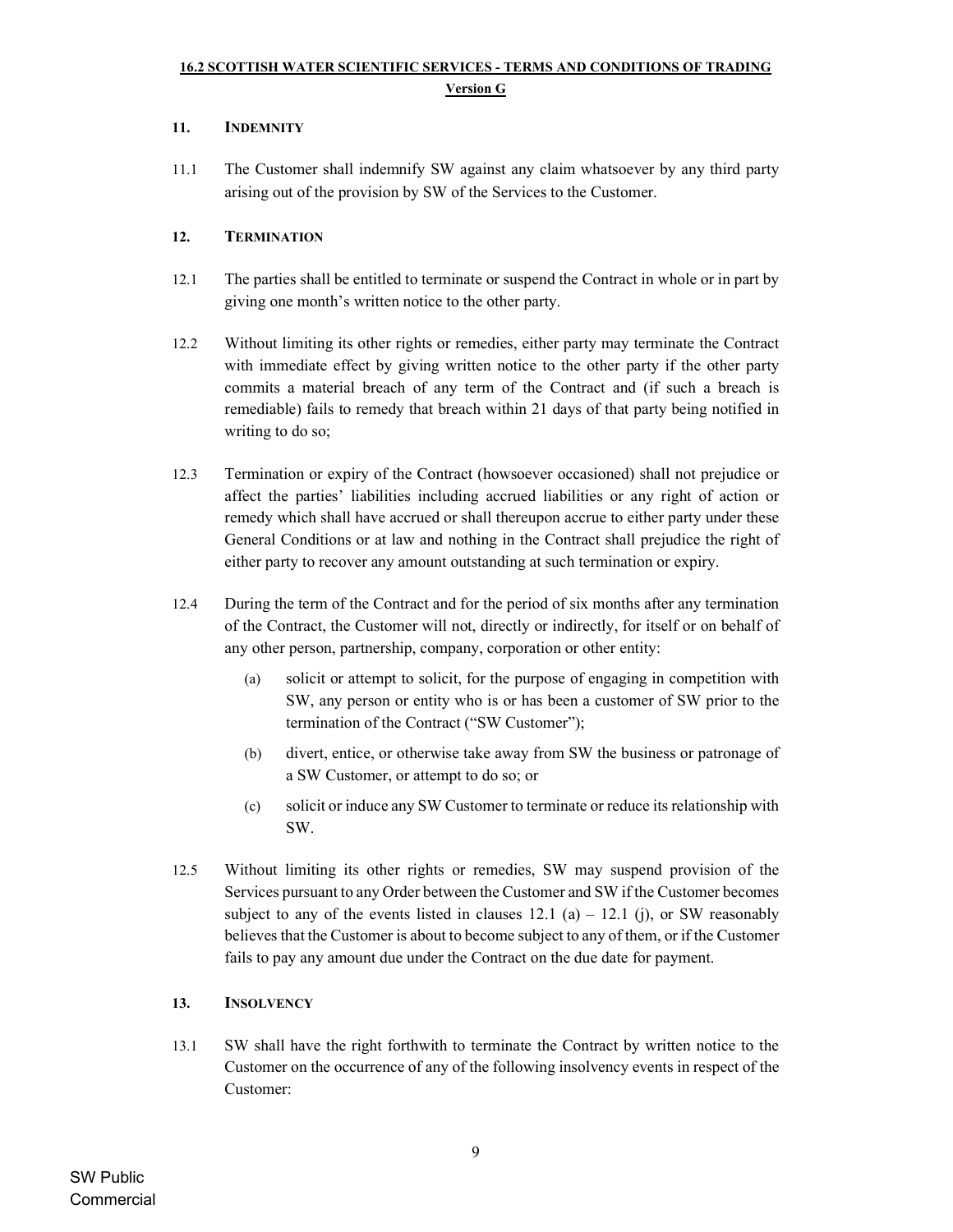- (a) the Customer is unable to pay its debts within the meaning of section 123 of the Insolvency Act 1986;
- (b) the Customer, if a company, passes a resolution for winding-up or dissolution (otherwise than for the purposes of and followed by an amalgamation or reconstruction);
- (c) the court makes an administration order or a winding-up order or the Customer enters into voluntary liquidation;
- (d) at a meeting, the directors or members resolve to make an application for an administration order or any party gives or files notice of an intention to appoint an administrator;
- (e) the Customer makes a composition or arrangement with its creditors including a voluntary arrangement under the Insolvency Act 1986;
- (f) an administrator, administrative receiver, receiver, trustee, manager or provisional liquidator is appointed over the whole or any part of the Customer's business by a creditor or by the court, or possession is taken of any of its property under the terms of a floating charge;
- (g) an application or petition is made for administration or liquidation;
- (h) if the Customer is an individual or a firm (including a number of persons acting together in any capacity), the Customer becomes apparently insolvent within the meaning of Section 7 of the Bankruptcy (Scotland) Act 1985 or a petition is presented for the Customer's bankruptcy or the sequestration of his estate or a criminal bankruptcy order is made against the individual or a partner in a firm, or if the individual or partner in a firm makes any composition or arrangement with or for the benefit of creditors, or makes any conveyance or assignation for the benefit of creditors, or if an administrator or trustee is appointed to manage the individual's or the firm's affairs;
- (i) if the Customer is an individual, if he shall die or be adjudged incapable of managing his affairs within the meaning of Part VII of the Mental Health Act (1983) or of Part V of the Mental Health (Scotland) Act 1984; or
- (j) any event similar to those listed in  $12.1$  (a)  $12.1$  (i) inclusive occurs.
- 13.2 Following termination of the Contract by SW for any reason set out in clause 12.1, the Customer shall indemnify and keep indemnified SW in full, from and against, all actions, claims, losses, liabilities, proceedings, demands, damages, costs and expenses, including reasonable legal fees/costs/expenses and all other expenditure or loss of opportunity or revenue whatsoever incurred by or as the case may be, made against, SW.
- 13.3 On termination of the Contract for any reason:
	- (a) the Customer shall immediately pay to SW all of SW's outstanding unpaid invoices and interest and, in respect of Services supplied but for which no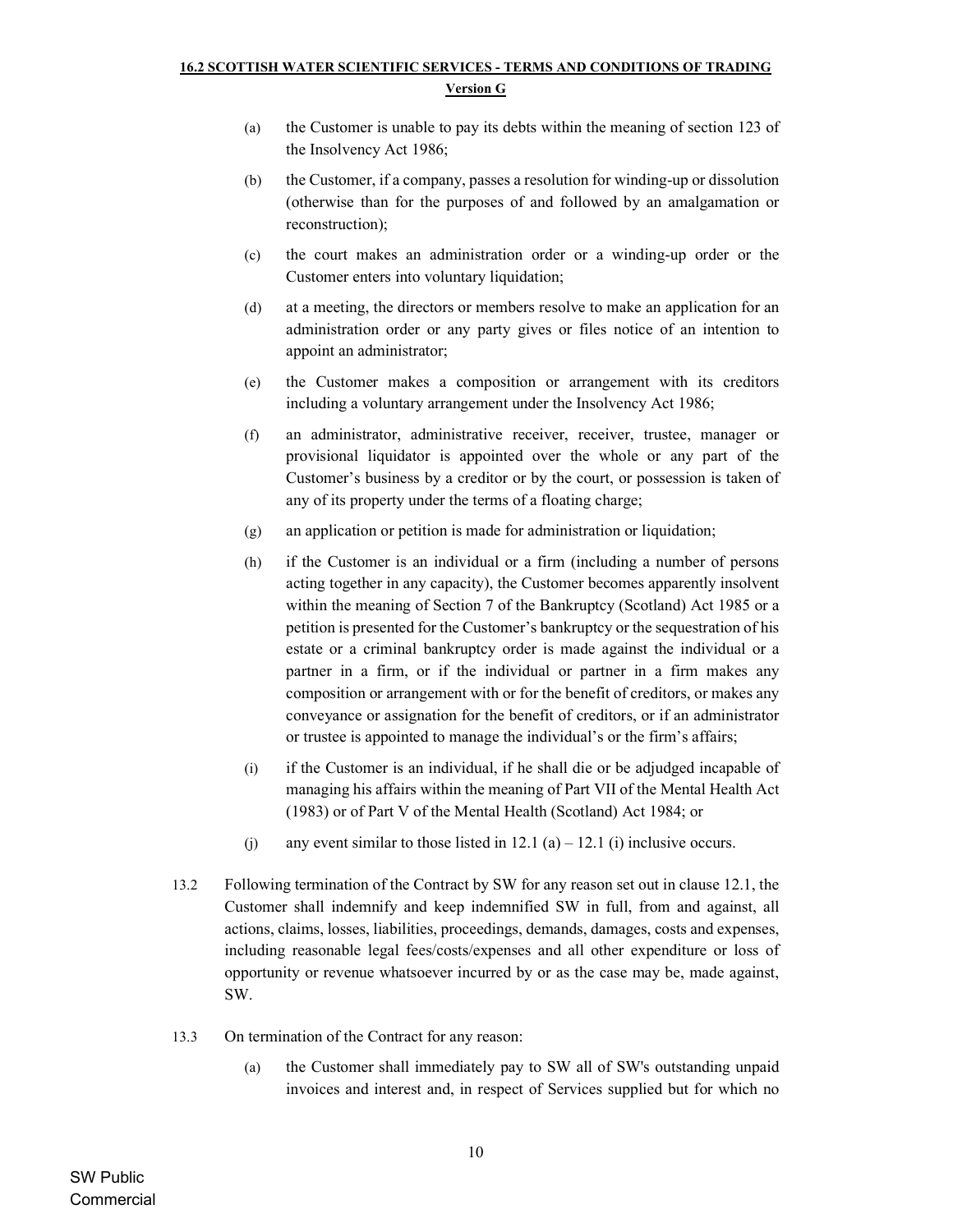invoice has yet been submitted, SW shall submit an invoice, which shall be payable by the Customer immediately on receipt;

- (b) the Customer shall return all SW Materials and any Deliverables which have not been fully paid for. If the Customer fails to do so, then SW may enter the Customer's premises and take possession of them. Until they have been returned, the Customer shall be solely responsible for their safe keeping and will not use them for any purpose not connected with this Contract;
- (c) the accrued rights and remedies of the parties as at termination shall not be affected, including the right to claim damages in respect of any breach of the Contract which existed at or before the date of termination or expiry; and
- (d) clauses which expressly or by implication have effect after termination shall continue in full force and effect.

#### 14. FORCE MAJEURE

- 14.1 For the purposes of this Contract, Force Majeure Event means an event beyond the reasonable control of SW including but not limited to strikes, lock-outs or other industrial disputes (whether involving the workforce of SW or any other party), failure of a utility service or transport network, act of God, war, riot, terrorism, civil commotion, malicious damage, compliance with any law or governmental order, rule, regulation or direction, accident, breakdown of plant or machinery, fire, flood, storm or default of suppliers or subcontractors.
- 14.2 SW shall not be liable to the Customer as a result of any delay or failure to perform its obligations under this Contract as a result of a Force Majeure Event.
- 14.3 If the Force Majeure Event prevents SW from providing any of the Services for more than 30 days, SW shall, without limiting its other rights or remedies, have the right to terminate this Contract immediately by giving written notice to the Customer.

#### 15. GENERAL

#### Assignation and other dealings.

- 15.1 The Contract is personal to the Customer and the Customer may not assign, novate, sub-contract or otherwise dispose of the Contract without the consent of SW.
- 15.2 SW shall be permitted to assign, novate or sub-contract the Contract by serving written notice on the Customer.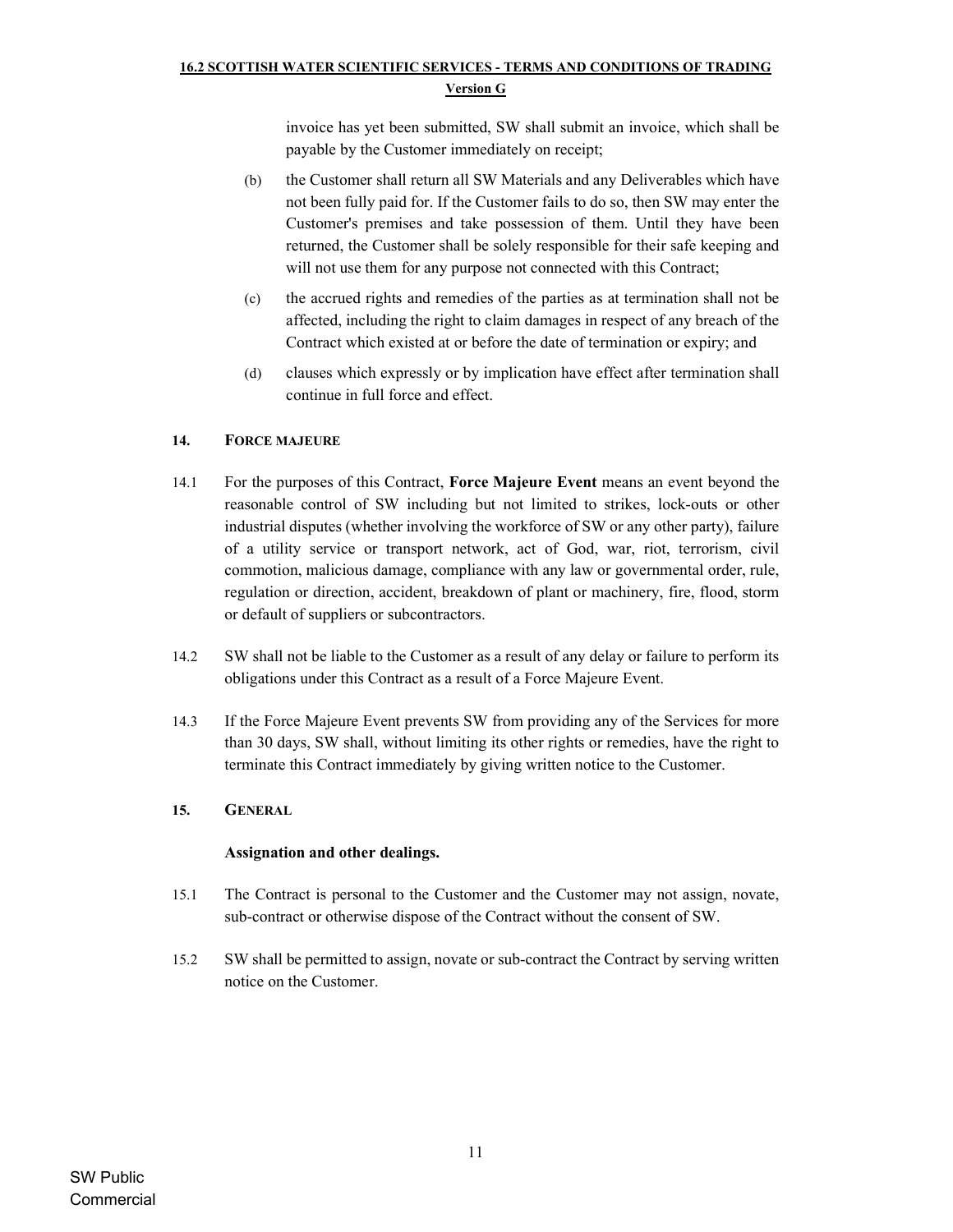## 15.3 Notices.

- (a) Any notice or other communication given to a party under or in connection with this Contract shall be in writing, addressed to that party at its registered office (if it is a company) or its principal place of business (in any other case) or such other address as that party may have specified to the other party in writing in accordance with this clause, and shall be delivered personally or sent by prepaid first-class post or other next working day delivery service, or by commercial courier, fax or e-mail.
- (b) A notice or other communication shall be deemed to have been received: if delivered personally, when left at the address referred to in clause 15.3(a); if sent by pre-paid first class post or other next working day delivery service, at 9.00 am on the second Business Day after posting; if delivered by commercial courier, on the date and at the time that the courier's delivery receipt is signed; or, if sent by fax or e-mail, one Business Day after transmission provided an error message was not received by the sender of the fax or email.
- (c) The provisions of this clause shall not apply to the service of any proceedings or other documents in any legal action.

### 15.4 Severance.

- (a) If any provision or part-provision of the Contract is or becomes invalid, illegal or unenforceable, it shall be deemed modified to the minimum extent necessary to make it valid, legal and enforceable. If such modification is not possible, the relevant provision or part-provision shall be deemed deleted. Any modification to or deletion of a provision or part-provision under this clause shall not affect the validity and enforceability of the rest of the Contract.
- (b) If any provision or part-provision of this Contract is invalid, illegal or unenforceable, the parties shall negotiate in good faith to amend such provision so that, as amended, it is legal, valid and enforceable, and, to the greatest extent possible, achieves the intended commercial result of the original provision.
- 15.5 Waiver. A waiver of any right under the Contract or law is only effective if it is in writing and shall not be deemed to be a waiver of any subsequent breach or default. No failure or delay by a party in exercising any right or remedy under the Contract or by law shall constitute a waiver of that or any other right or remedy, nor prevent or restrict its further exercise of that or any other right or remedy. No single or partial exercise of such right or remedy shall prevent or restrict the further exercise of that or any other right or remedy.
- 15.6 No partnership or agency. Nothing in the Contract is intended to, or shall be deemed to, establish any partnership or joint venture between any of the parties, nor constitute either party the agent of another party for any purpose. Neither party shall have authority to act as agent for, or to bind, the other party in any way.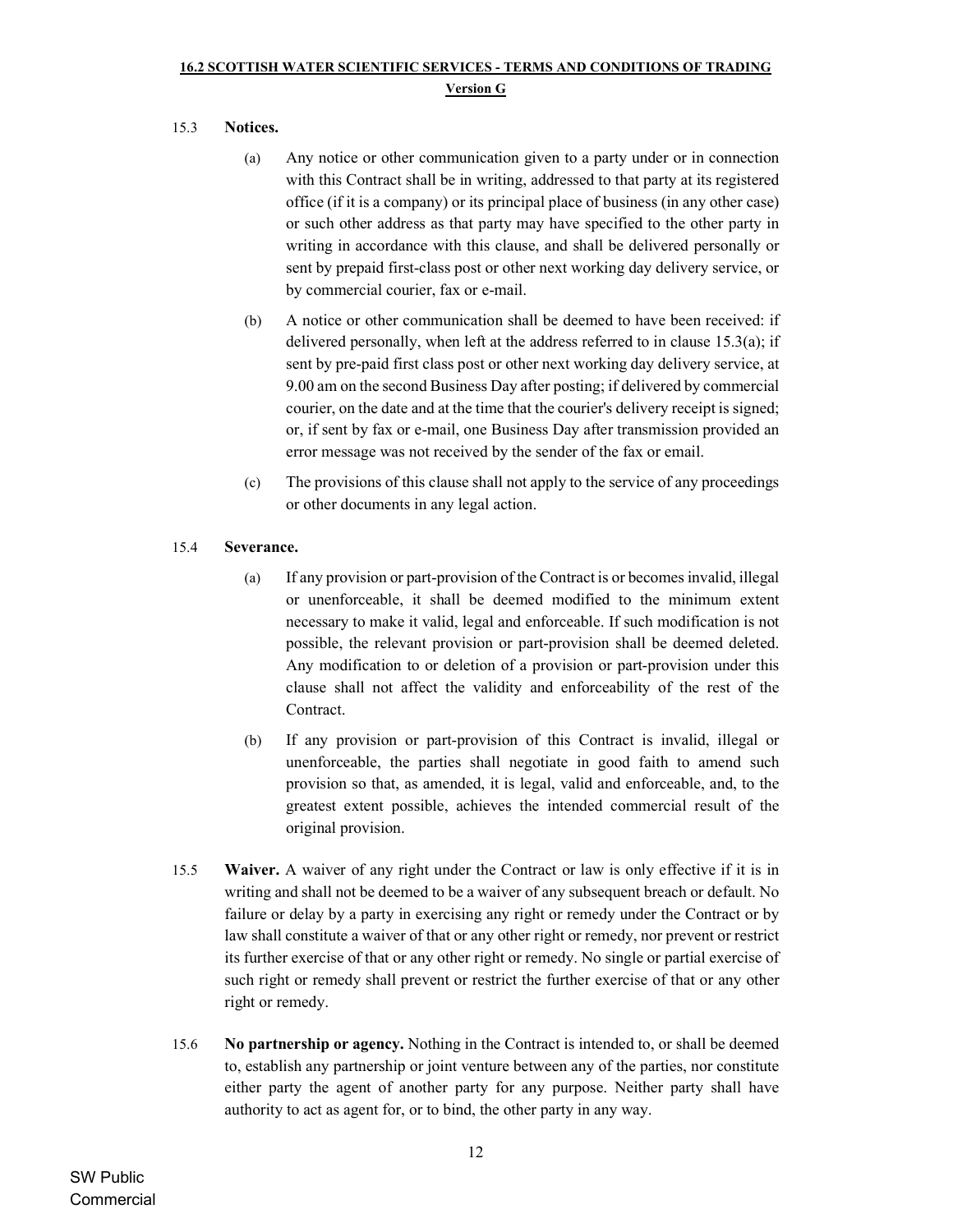- 15.7 Variation. Except as set out in these General Conditions, no variation of the Contract, including the introduction of any additional terms and conditions shall be effective unless it is agreed in writing and signed by SW.
- 15.8 Governing law. The Contract shall be governed by and construed in accordance with Scots Law and any disputes arising shall be subject to the exclusive jurisdiction of the Scottish Courts.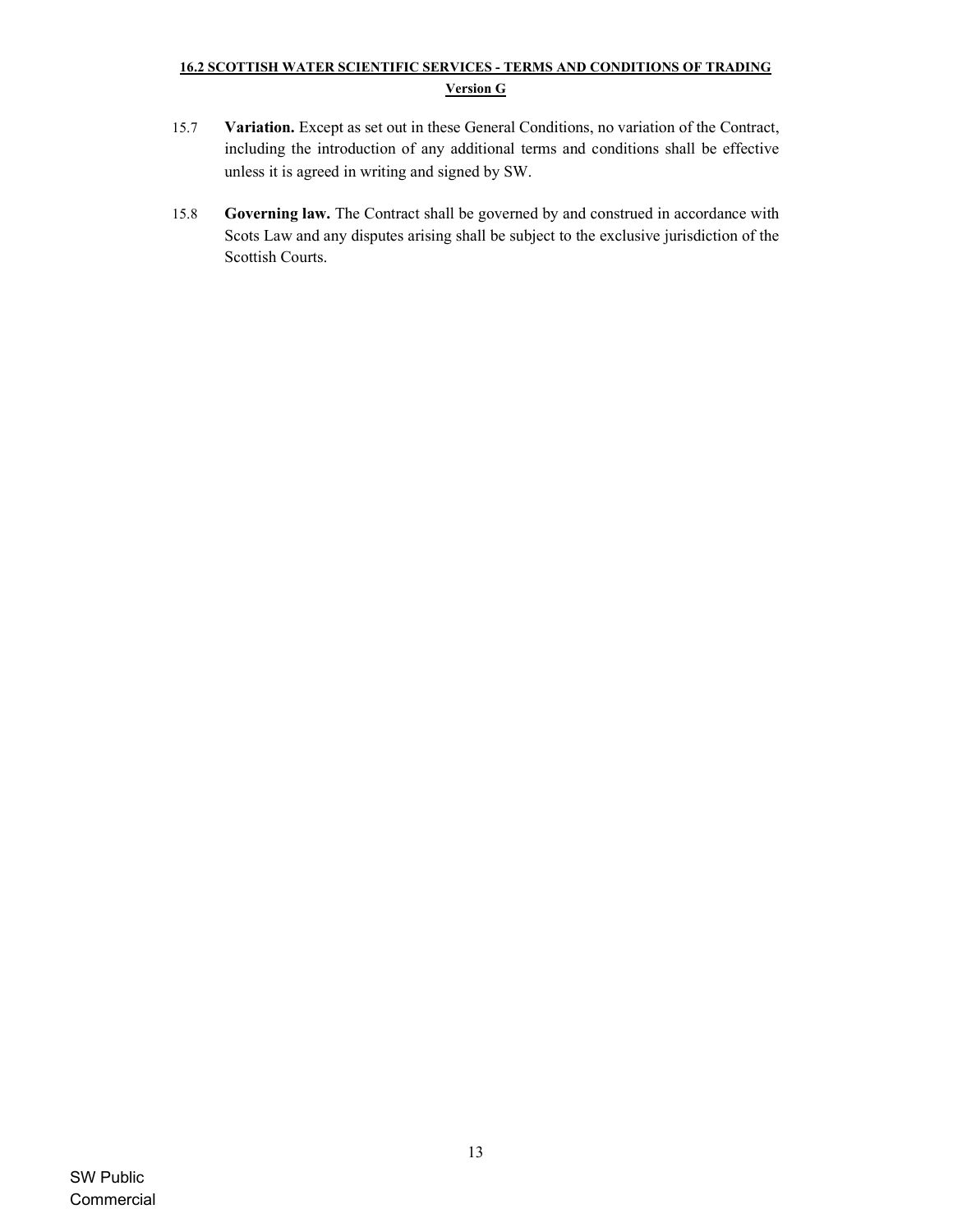#### Version G

### SPECIAL CONDITIONS - ANALYTICAL SERVICES

## 1. TERMS AND CONDITIONS

 Analysis of samples will be carried out by SW on the following terms and conditions which shall incorporate the foregoing General Conditions.

## 2. ANALYSIS

- 2.1 Analysis of samples will be carried out using the standard working methods employed by SW in respect of its own samples and employing the same control.
- 2.2 If an analysis is required for legal proceedings SW must be so notified in writing in advance of carrying out the analysis. Any such analysis will be carried out in accordance with procedures established by SW for the analysis of formal samples for such work.
- 2.3 If there is no standard method for any particular analysis SW will use what it considers to be the best available method and will use reasonable care and skill in undertaking the analysis.
- 2.4 The Customer acknowledges and hereby accepts that SW is not a public analyst nor is it approved under statute as an analyst for the purpose of any legislation containing or referring to such expression.
- 2.5 The turnaround time for the analysis of samples will be set out in the Order. If a faster response time is required by the Customer, then the Customer must notify SW in writing in advance of SW carrying out the analysis. SW will be entitled to make an additional charge to the Customer for any agreed faster response time and such charge will be set out in the Order.
- 2.6 Unless otherwise agreed between the parties, used samples or any excess samples shall, at the discretion of SW, be disposed of in accordance with standard safe working practices.

### 3. CHARGES

- 3.1 Charges in respect of the analysis will be set out in the Order.
- 3.2 Advice from SW on the results of analysis or other consultancy services must be specifically requested by the Customer and separate charges agreed with SW in writing.
- 3.3 Any charges quoted by SW are for samples delivered to SW in appropriate sized batches unless the customer notifies SW that a collection and sampling service is required from SW. A charge (to be agreed) will be made for this service.

## 4. SAMPLES

- 4.1 Each sample for analysis by SW shall be provided by the Customer in such form and quantities as may be reasonably required by SW.
- 4.2 Each sample from the Customer shall be clearly identified in order to bring to SW's attention any known or suspected properties of the sample which may be dangerous or harmful or unusual and will comply with any relevant statutory requirements.
- 4.3 SW may supply bottles and preservatives where this is necessary to ensure the integrity of the analysis. If such a supply is required by the Customer, an additional charge may be made for the supply by SW and this will be set out in the Order.
- 4.4 Where SW is collecting any sample from a Customer and the sample is not available for collection at the specified time as agreed between the parties, SW reserves the right to charge the Customer the quoted price for the collection and analysis of the sample or  $£25$ (or such other sum as SW may from time to time determine) whichever shall be the greater.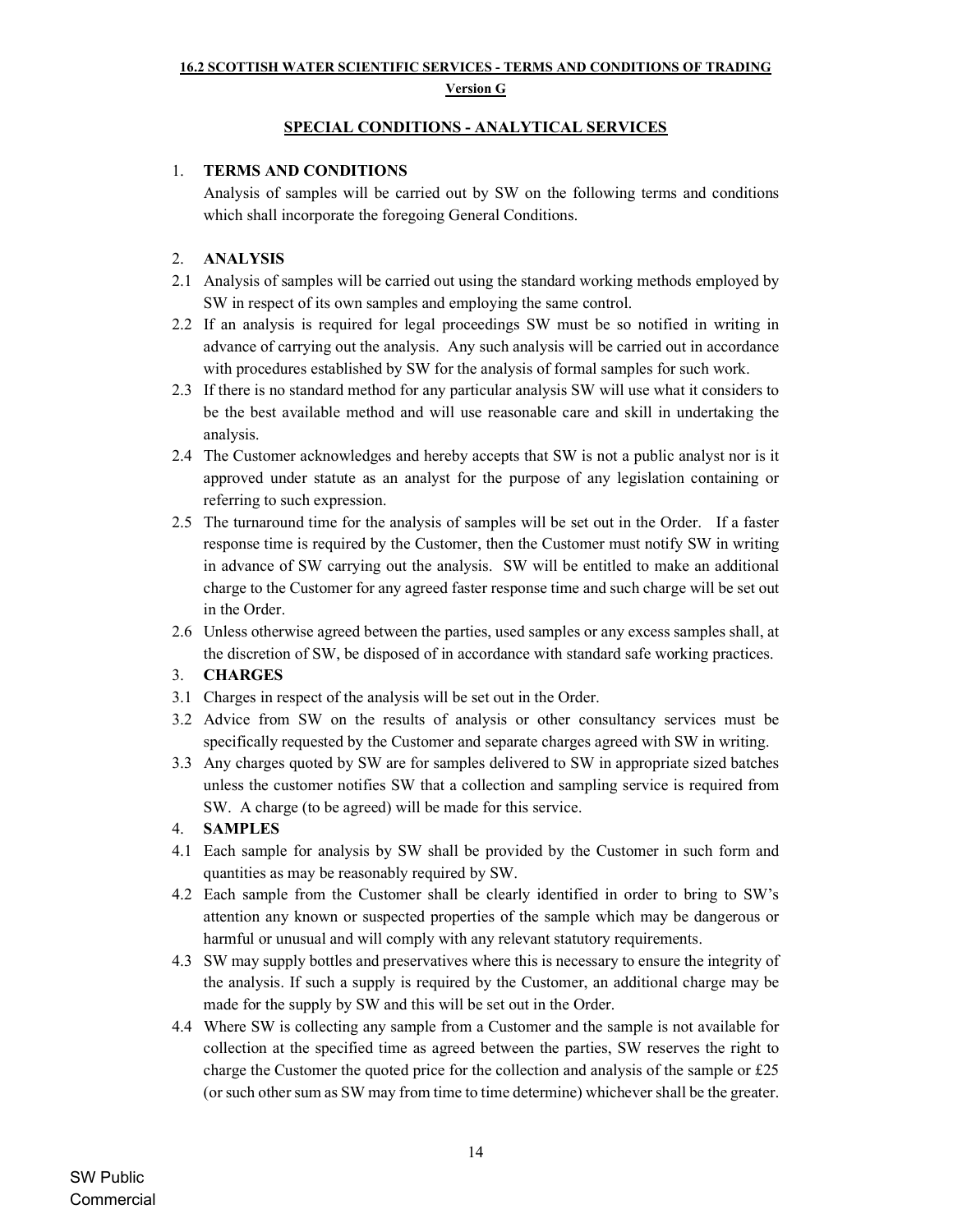- 4.5 The Customer shall supply to SW without charge all such relevant data and information (including without limitation such information as is required under the Control of Substances Hazardous to Health Regulations 2002) and give such reasonable assistance as may reasonably be requested by SW.
- 4.6 The Customer shall supply to SW a fully completed proforma sampling sheet as provided by SW. Any omissions in the data provided on these proforma sampling sheets may result in the analysis results being invalid but the customer will still be liable for the charges. SW will not accept responsibility for any data added to or altered on a proforma sampling sheet at the request of the Customer after submission of the samples to SW.
- 4.7 The Customer shall be responsible for the correctness and completeness of the information it provides and shall indemnify SW against any loss, costs or damage resulting from any error or omission in such information.
- 4.8 Risk and responsibility for the integrity and safekeeping of samples will remain with the Customer until SW accepts receipt of the samples.
- 4.9 SW reserves the right to refuse to accept any or all of the Customer's samples.
- 5. RESULTS
- 5.1 Results of analysis will be despatched in accordance with the timescales set out in the Order by first class post or email unless another method of delivery is requested by the Customer in the Order. SW reserves the right to make an additional charge if the Customer requires a method of delivery other than by first class post or email.
- 5.2 Confirmation tests of results can be undertaken at the Customer's written request provided the sample remains in a suitable condition. An additional charge will be made by SW for such tests as set out in the Order.
- 5.3 All results provided by SW to the Customer are provided for the sole use of the Customer. SW accepts no responsibility for any reliance that may be made on such results by any third parties unless the permission of SW is sought in writing for the provision of particular results to specified third parties and such permission is given by SW in writing in advance of the provision of any such results. Results may be shared internally within Scottish Water to relevant teams.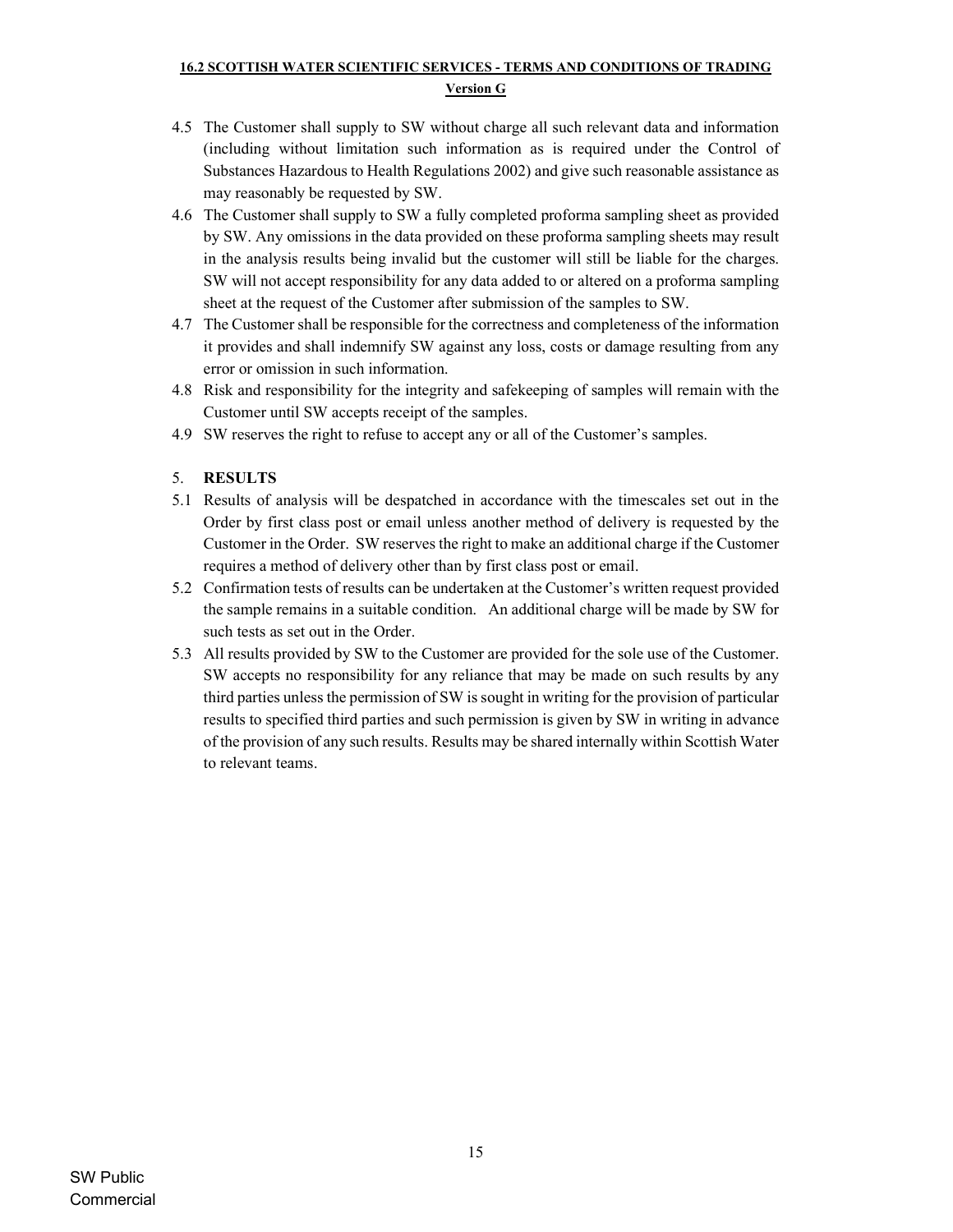#### Version G

## SPECIAL CONDITIONS - ENVIRONMENTAL CONSULTANCY

## 1. TERMS AND CONDITIONS

 Environmental consultancy will be carried out on the following conditions, which shall incorporate the foregoing General Conditions.

## 2. CONSULTANCY

- 2.1 SW undertakes to carry out the consultancy work with reasonable skill care and diligence.
- 2.2 All reports provided by SW to the Customer are provided for the sole use of the Customer. SW accept no responsibility for any reliance that may be made on such reports by any third parties unless permission of SW is sought in writing for the provision of particular reports to specified third parties and such permission is given by SW in writing in advance of the provision of any such reports.
- 2.3 None of the provisions in the General Conditions and Special Conditions shall prevent SW or any members of its staff taking such steps as are reasonably necessary to comply with any rules, professional or ethical, enforceable by any relevant professional body of which SW or the employee may be a member.

## 3. CONFIDENTIALITY

- 3.1 Any confidential information concerning the Customer's business will not be disclosed by SW without the Customer's prior written consent except in extenuating circumstances where the information is requested by any regulatory body where a refusal of the information would render SW liable in civil or criminal proceedings.
- 3.2 Any information and advice whether written or oral of any nature given to the Customer by SW shall not be imparted by the Customer to any third party without the prior written consent of SW.

### 4. OFFICE SERVICES AND EXPENSES

- 4.1 The Customer shall reimburse SW in respect of all out of pocket expenses incurred in connection with the consultancy undertaken including travel and subsistence and any other necessary support services. SW's current rates for such expenses are available on request.
- 4.2 If SW considers it is necessary to carry out work on the Customer's premises the Customer will provide SW and its staff, free of charge, with suitable office accommodation with the use of telephone and secretariat services where available.

## 5. CALCULATION AND PAYMENT OF FEES

 Consultancy will be charged on an hourly rate as agreed in writing between the parties according to time spent on the Customer's business in accordance with SW's current pricing policy in force from time to time, a copy of which policy is available on request.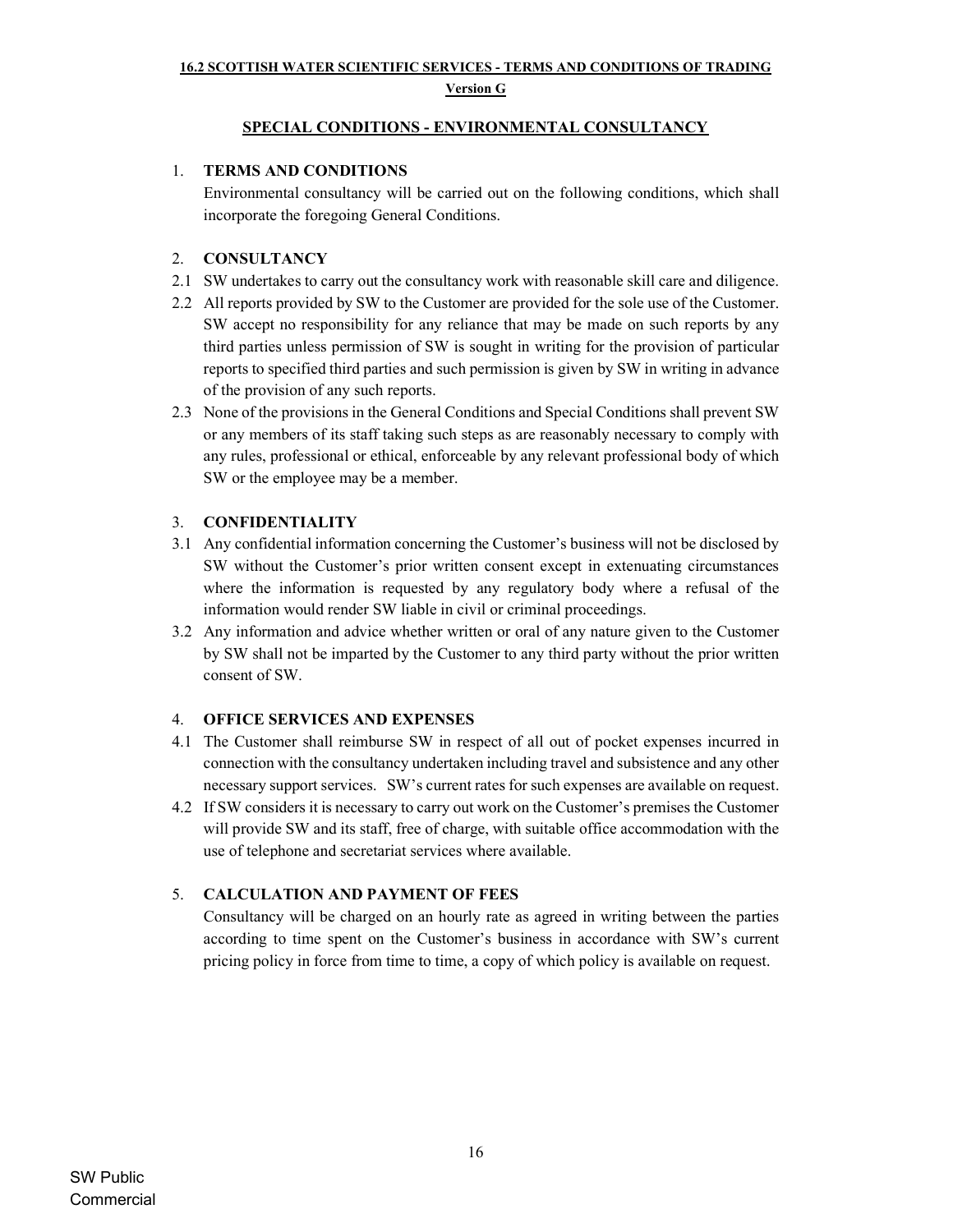#### Version G

#### SPECIAL CONDITIONS - HIRE OF EQUIPMENT

#### 1. INTERPRETATION

1.1 The following definitions apply in these Special Conditions for Hire of Equipment, which shall incorporate the foregoing General Conditions.

Delivery: the transfer of physical possession of the Equipment to the Customer.

Deposit: the deposit amount set out in the Order.

Equipment: the items of equipment listed in the Order, all substitutions, replacements or renewals of such equipment and all related accessories, manuals and instructions provided for it.

Rental Payments: the payments made by or on behalf of the Customer for hire of the Equipment as set out in the Order.

Rental Period: the period of hire as set out in clause 3 of these Special Conditions for Hire of Equipment.

#### 2. EQUIPMENT HIRE

- 2.1 SW shall hire the Equipment to the Customer subject to the following terms and conditions which incorporate the foregoing General Conditions.
- 2.2 SW shall not, other than in the exercise of its rights under these Special Conditions for Hire of Equipment or applicable law, interfere with the Customer's quiet possession of the Equipment.

### 3. RENTAL PERIOD

The Rental Period shall be as set out in the Order unless these Special Conditions for Hire of Equipment are terminated earlier in accordance with their terms.

#### 4. RENTAL PAYMENTS AND DEPOSIT

- 4.1 The Customer shall pay the Rental Payments as set out in the Order.
- 4.2 The Deposit is a deposit against default by the Customer of payment of any Rental Payments or any loss of or damage caused to the Equipment. The Customer shall, on the date of these Special Conditions for Hire of Equipment, pay the Deposit to SW. If the Customer fails to make any Rental Payments in accordance with the Order, or causes any loss or damage to the Equipment (in whole or in part), SW shall be entitled to apply the Deposit against such default, loss or damage. The Customer shall pay to SW any sums deducted from the Deposit within ten (10) Business Days of a demand for the same. The Deposit (or balance thereof) shall be refundable within five (5) Business Days of the end of the Rental Period.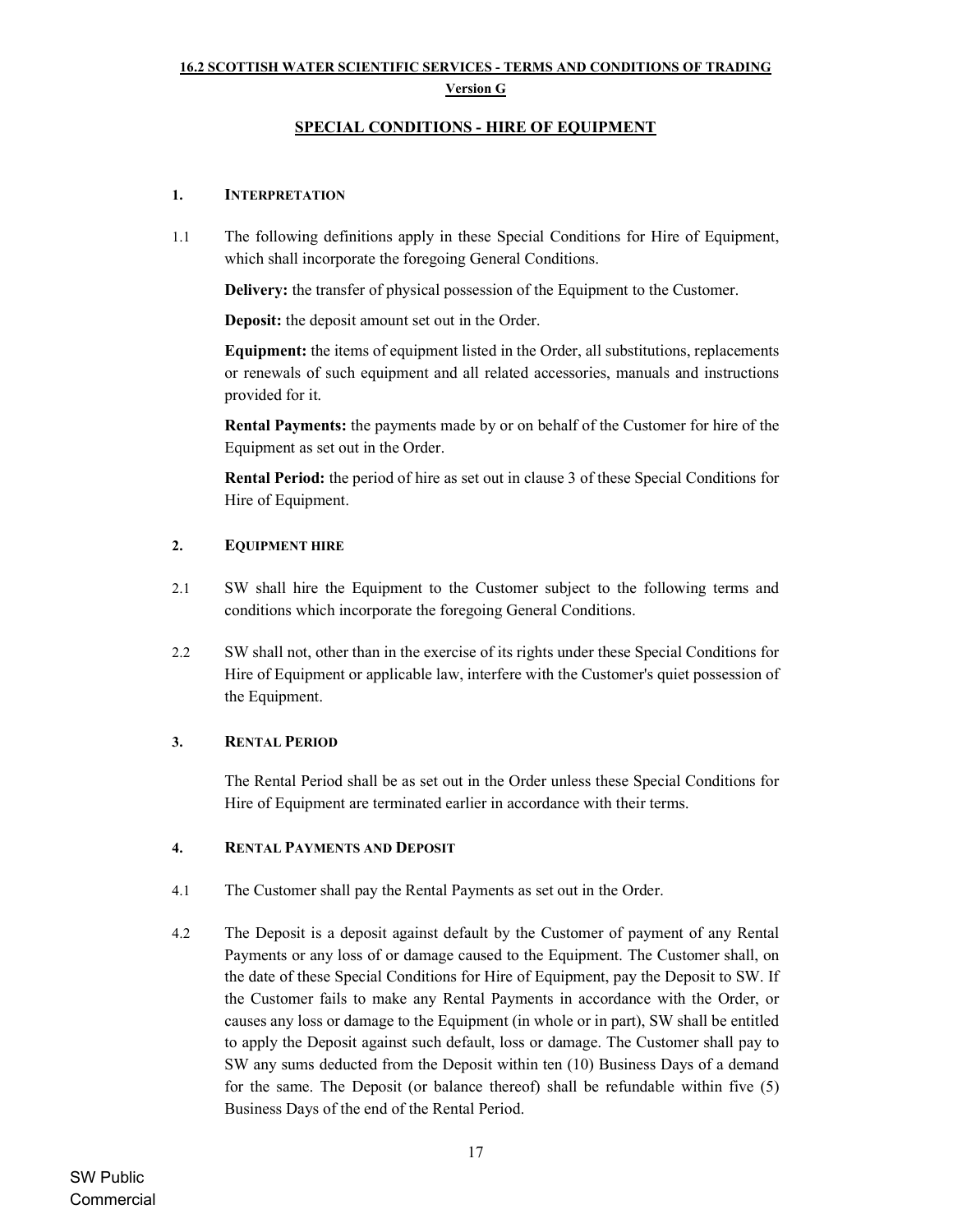## 5. DELIVERY

- 5.1 Delivery of the Equipment shall be made by SW. SW shall use all reasonable endeavours to effect Delivery by the date and time agreed between the parties. Title and risk shall transfer in accordance with clause 6 of these Special Conditions for Hire of Equipment.
- 5.2 The Customer shall procure that a duly authorised representative of the Customer shall be present at the Delivery of the Equipment. Acceptance of Delivery by such representative shall constitute conclusive evidence that the Customer has examined the Equipment and has found it to be in good condition, complete and fit in every way for the purpose for which it is intended. If required by SW, the Customer's duly authorised representative shall sign a receipt confirming such acceptance.
- 5.3 To facilitate Delivery, the Customer shall at its sole expense provide all requisite materials, facilities, access and suitable working conditions to enable Delivery to be carried out safely and expeditiously.

### 6. TITLE, RISK AND INSURANCE

- 6.1 The Equipment shall at all times remain the property of SW, and the Customer shall have no right, title or interest in or to the Equipment (save the right to possession and use of the Equipment subject to the terms of these Special Conditions for Hire of Equipment).
- 6.2 The risk of loss, theft, damage or destruction of the Equipment shall pass to the Customer on Delivery. The Equipment shall remain at the sole risk of the Customer during the Rental Period and any further term during which the Equipment is in the possession, custody or control of the Customer (Risk Period) until such time as the Equipment is redelivered to SW. During the Rental Period and the Risk Period, the Customer shall, at its own expense, obtain and maintain the following insurances:
	- (a) insurance of the Equipment to a value not less than its full replacement value comprehensively against all usual risks of loss, damage or destruction by fire, theft or accident, and such other risks as SW may from time to time nominate in writing;
	- (b) insurance for such amounts as a prudent owner or operator of the Equipment would insure for, or such amount as SW may from time to time reasonably require, to cover any third party or public liability risks of whatever nature and however arising in connection with the Equipment; and
	- (c) insurance against such other or further risks relating to the Equipment as may be required by law, together with such other insurance as SW may from time to time consider reasonably necessary and advise to the Customer.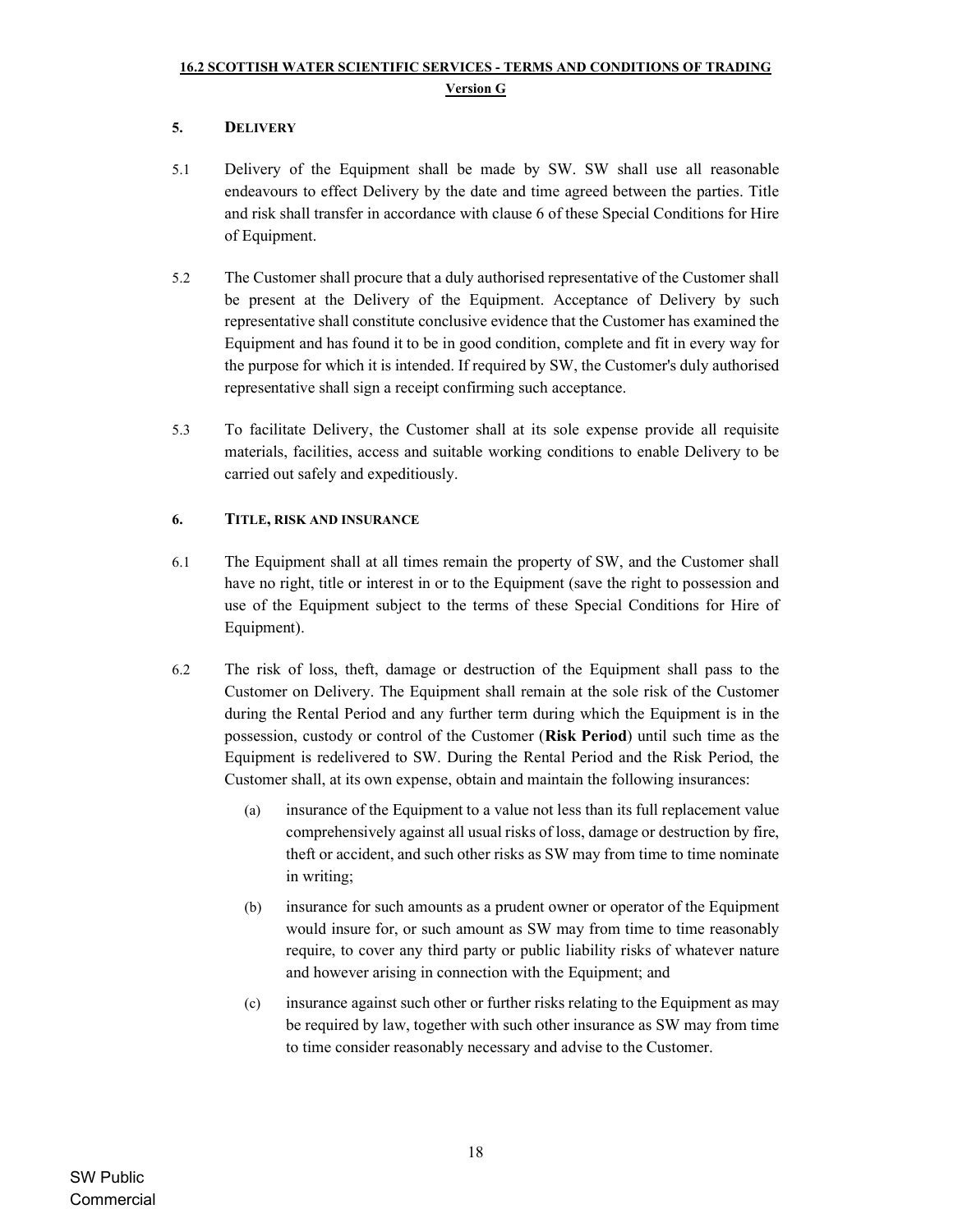6.3 The Customer shall give immediate written notice to SW in the event of any loss, accident or damage to the Equipment arising out of or in connection with the Customer's possession or use of the Equipment.

### 7. CUSTOMER'S RESPONSIBILITIES

- 7.1 The Customer shall during the term of these Special Conditions for Hire of Equipment:
	- (a) ensure that the Equipment is kept and operated in a suitable environment, used only for the purposes for which it is designed, and operated in a proper manner by trained competent staff in accordance with any operating instructions;
	- (b) take such steps (including compliance with all safety and usage instructions provided by SW) as may be necessary to ensure, so far as is reasonably practicable, that the Equipment is at all times safe and without risk to health when it is being set, used, cleaned or maintained by a person at work;
	- (c) maintain at its own expense the Equipment in good and substantial repair in order to keep it in as good an operating condition as it was on the commencement of the Rental Period (fair wear and tear only excepted) including replacement of worn, damaged and lost parts, and shall make good any damage to the Equipment;
	- (d) make no alteration to the Equipment and shall not remove any existing component(s) from the Equipment without the prior written consent of SW unless the component(s) is/are replaced immediately (or if removed in the ordinary course of repair and maintenance as soon as practicable) by the same component or by one of a similar make and model or an improved/advanced version of it. Title and property in all substitutions, replacements, renewals made in or to the Equipment shall vest in SW immediately upon installation;
	- (e) keep SW fully informed of all material matters relating to the Equipment;
	- (f) not, without the prior written consent of SW, part with control of (including for the purposes of repair or maintenance), sell or offer for sale, underlet or lend the Equipment or allow the creation of any mortgage, charge, lien or other security interest in respect of it;
	- (g) not do or permit to be done any act or thing which will or may jeopardise the right, title and/or interest of SW in the Equipment and, where the Equipment has become affixed to any land or building, the Customer must take all necessary steps to ensure that SW may enter such land or building and recover the Equipment both during the term of these Special Conditions for Hire of Equipment and for a reasonable period thereafter, including by procuring from any person having an interest in such land or building, a waiver in writing and in favour of SW of any rights such person may have or acquire in the Equipment and a right for SW to enter onto such land or building to remove the Equipment;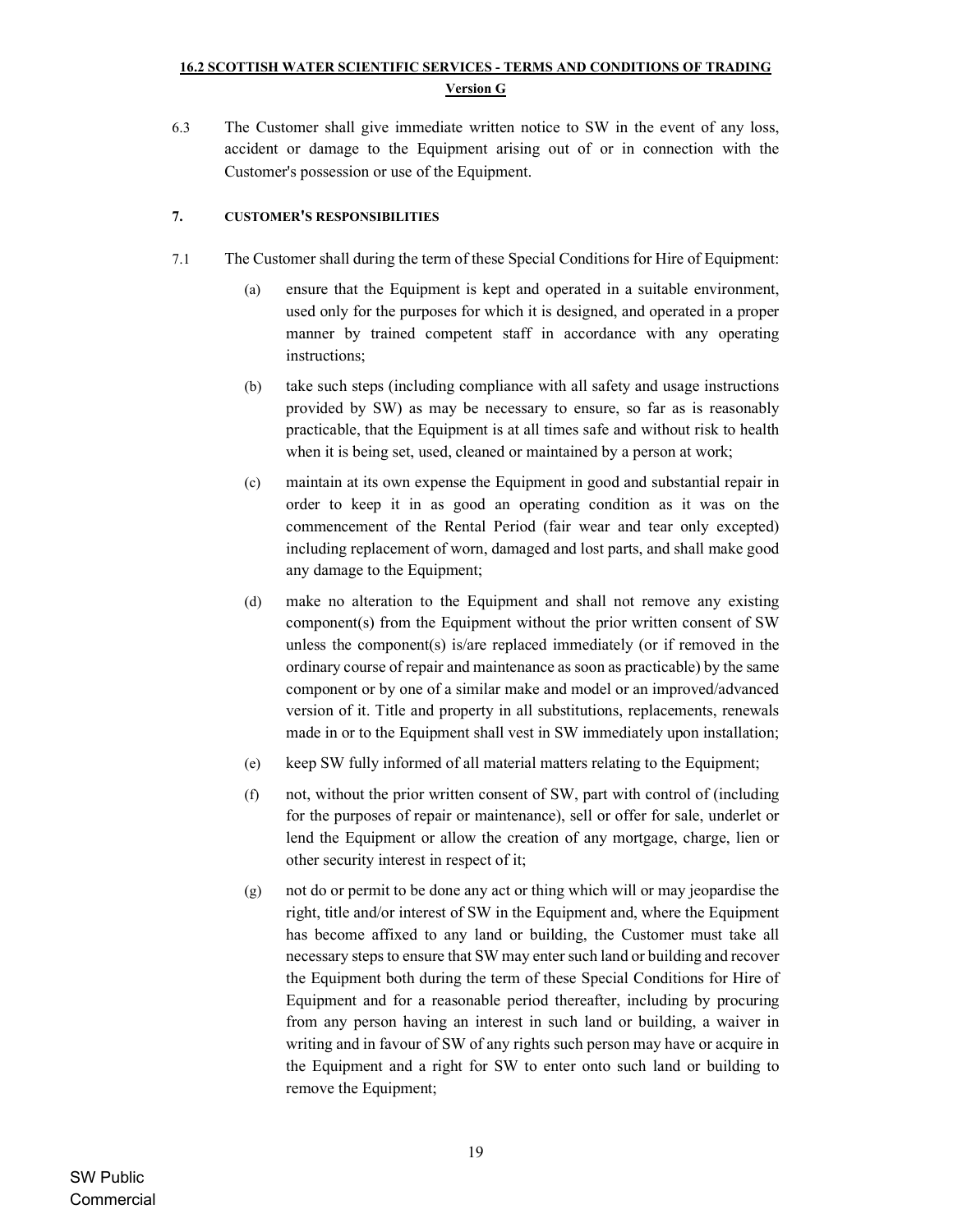- (h) not suffer or permit the Equipment to be confiscated, seized or taken out of its possession or control under any distress, execution or other legal process, but if the Equipment is so confiscated, seized or taken, the Customer shall notify SW and the Customer shall at its sole expense use its best endeavours to procure an immediate release of the Equipment and shall indemnify SW on demand against all losses, costs, charges, damages and expenses incurred as a result of such confiscation;
- (i) not use the Equipment for any unlawful purpose;
- (j) ensure that at all times the Equipment remains identifiable as being SW's property and wherever possible shall ensure that a visible sign to that effect is attached to the Equipment; and
- (k) deliver up the Equipment at the end of the Rental Period or on earlier termination of these Special Conditions for Hire of Equipment at such address as SW requires, or if necessary allow SW or its representatives access to the premises where the Equipment is located for the purpose of removing the Equipment.
- 7.2 The Customer acknowledges that SW shall not be responsible for any loss of or damage to the Equipment arising out of or in connection with any negligence, misuse, mishandling of the Equipment or otherwise caused by the Customer or its officers, employees, agents and contractors, and the Customer undertakes to indemnify SW on demand against the same, and against all losses, liabilities, claims, damages, costs or expenses of whatever nature otherwise arising out of or in connection with any failure by the Customer to comply with the terms of these Special Conditions for Hire of Equipment.

### 8. WARRANTY

- 8.1 SW warrants that the Equipment shall substantially conform to its specification (as made available by SW), be of satisfactory quality and fit for any purpose held out by SW. SW shall use all reasonable endeavours to remedy, free of charge, any material defect in the Equipment which manifests itself during the Rental Period provided that:
	- (a) the Customer notifies SW of any defect in writing within ten (10) Business Days of the defect occurring;
	- (b) SW is permitted to make a full examination of the alleged defect;
	- (c) the defect did not materialise as a result of misuse, neglect, alteration, mishandling or unauthorised manipulation by any person other than SW's authorised personnel;
	- (d) the defect did not arise out of any information, design or any other assistance supplied or furnished by the Customer or on its behalf; and
	- (e) the defect is directly attributable to defective material, workmanship or design.